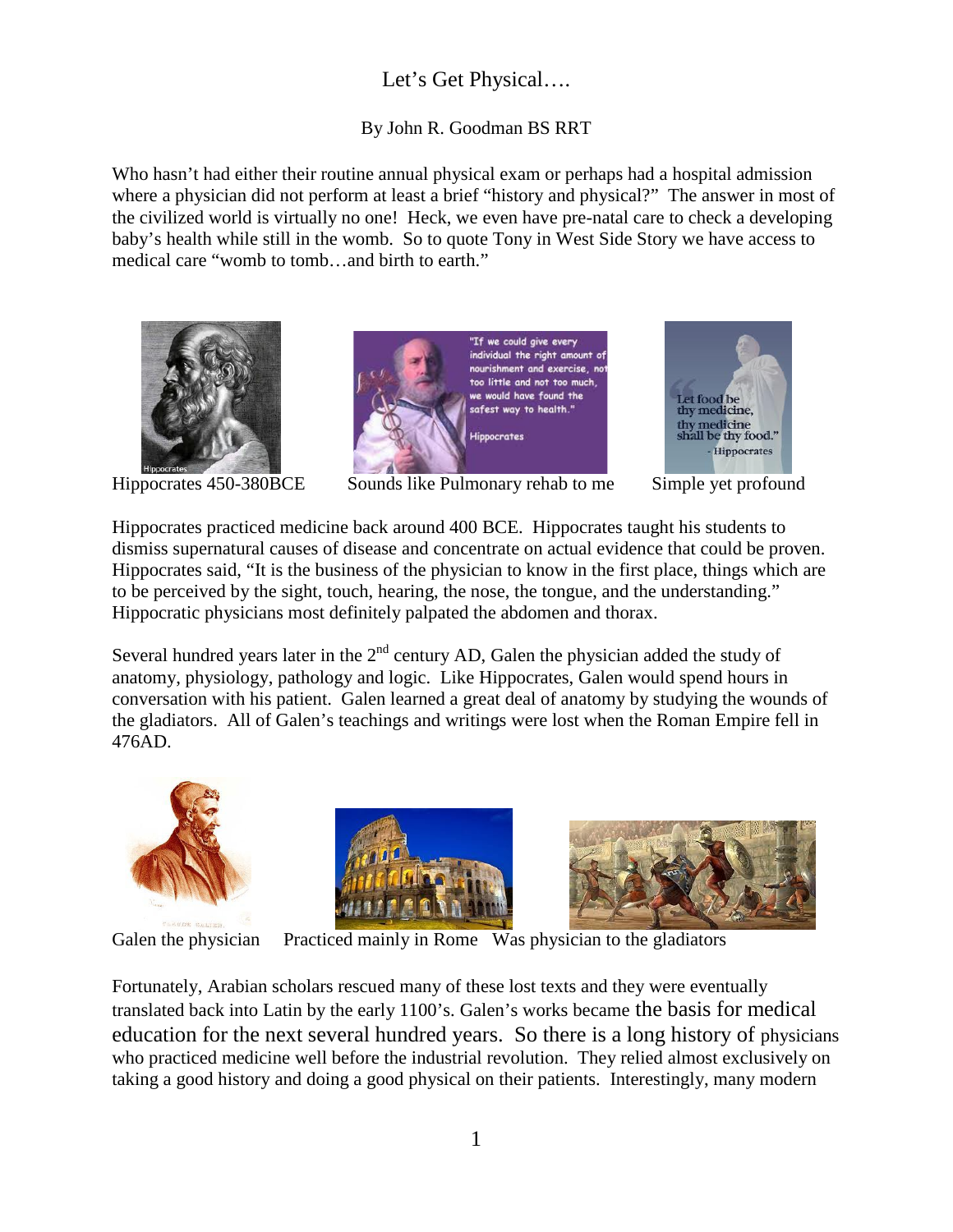day physicians are speculating on whether doing a good history and physical is becoming a lost art, but more on that later.

Since this series of articles are written almost exclusively for patients with lung disease, let's concentrate on the history and physical of just the chest. A modern examination of the chest is made up of four distinct parts. They are:

- 1. **Inspection.** From the Latin *inspectus* or "to look in to." (1615-25)
- 2. **Palpation.** From the Latin *palpates* or "to stroke or touch (1840-50)
- 3. **Percussion.** From the Latin *percussio* or "to beat" (1535-45)
- 4. **Auscultation.** From the Latin *auscultatus* or "to listen with ear" (1625-35)









So let's take a trip to the examination room at your family doctor's office or perhaps pulmonologists office. You finally got out of the waiting room and now you are sitting up on the exam table as your doctor opens the door and says "Hello." He/She is already beginning their *inspection* of you. There are so many things they are looking for or at it would amaze you. In fact, I would have to fill several pages describing everything they are inspecting. Suffice it to say everything from your body position to the way you answer their questions are going into their mental data bank. Routine observations like your color, your breathing pattern, any obvious chest deformities, are you working particularly hard to breathe just sitting there, are you coughing, are you breathing rapidly or shallowly, is your chest rising and falling symmetrically or is there some paradoxical movement, do you have any (especially new) skin lesions, are you pursing your lips when you exhale, are you using your accessory muscles in the upper chest and neck to help you breathe, your overall nutrition….the list goes on and on from the top of your head to the tips of your fingers looking for clubbing and cyanosis.









Use of accessory muscles Poor nutrition Cyanosis and finger clubbing Has to lean forward

As you know, while all this inspecting is going on your doctor is asking you a variety of questions in order to zero in on what may be going on with you this visit.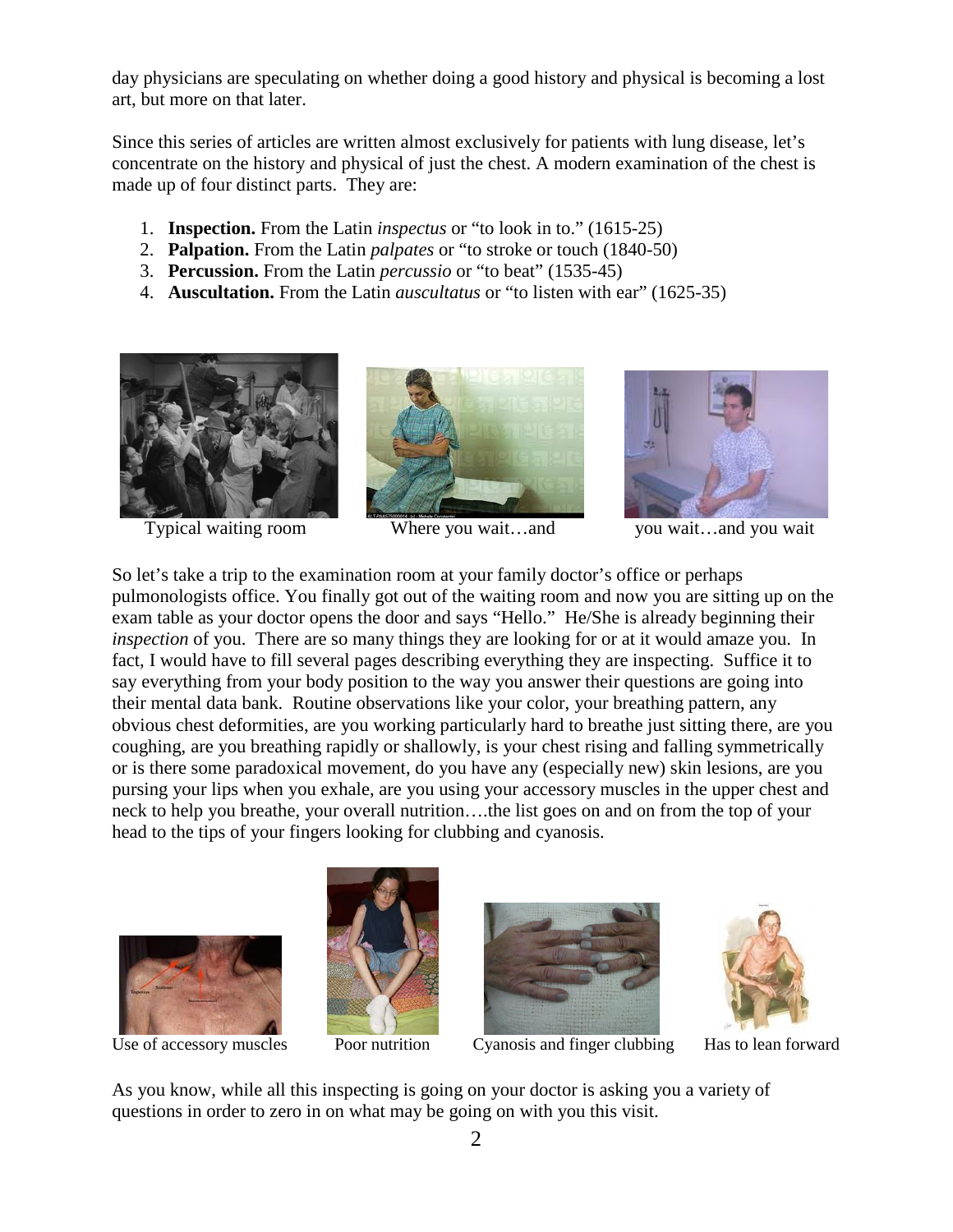Generally speaking *palpation* follows inspection, although your doctor is never quite done with your inspection are they? Palpation is when your doctor actually lays his/her hands on your chest both to feel your chest and therefore lungs expand, and occasionally to have you make certain sounds or noises that transmit differently with different lung conditions. You certainly have had your doctor feel under your neck for enlarged lymph nodes, and position of your trachea. Patients can direct their doctor to exact points of chest pain by showing their doctor exactly where it hurts. With the advent of more sophisticated x-ray techniques, it may be that palpation plays a less important role than it has in the past, but it is still helpful in some of the situations noted above. Remember this is just one part of your four part exam.





The laying on of the hands Measuring lung expansion Looking for symmetry



*Percussion* is normally performed after palpation. Percussion was first described in 1761 by a Viennese physician named Leopold Auenbrugger. Leopold got his idea to percuss as a child. His father owned an inn and brewed his own beer. Leopold watched as his father tapped ("percussed") the side of the beer kegs noting the difference in sound of the half full versus the full kegs of beer. He intuited the principle could be applied to the chest…and he was right. Oddly, the medical profession was not enthusiastic about this major advance and it would take another invention to finally advance the addition of percussion to the standard chest exam. When a physician percusses your lung fields, they are looking for differences in the sound produced. Air-filled lung makes a resonant sound like a drum. Percussion over a fluid filled (as in congestive heart failure) or consolidated lung (as in pneumonia) produces a dull or flat sound. Doctors usually proceed up and down your lungs in a zig-zag fashion, comparing one side to the other and the front of your chest to the back. During the few minutes it takes for palpation and percussion, the doctor is continually asking you questions and of course…they are still inspecting you.









We finally arrive at the last part of your chest inspection. Your doctor will now use their stethoscope to listen to your chest. This is called *auscultation*. Rene Laennec invented the first stethoscope back in 1816. Up until Laennec's time auscultation was done by the physician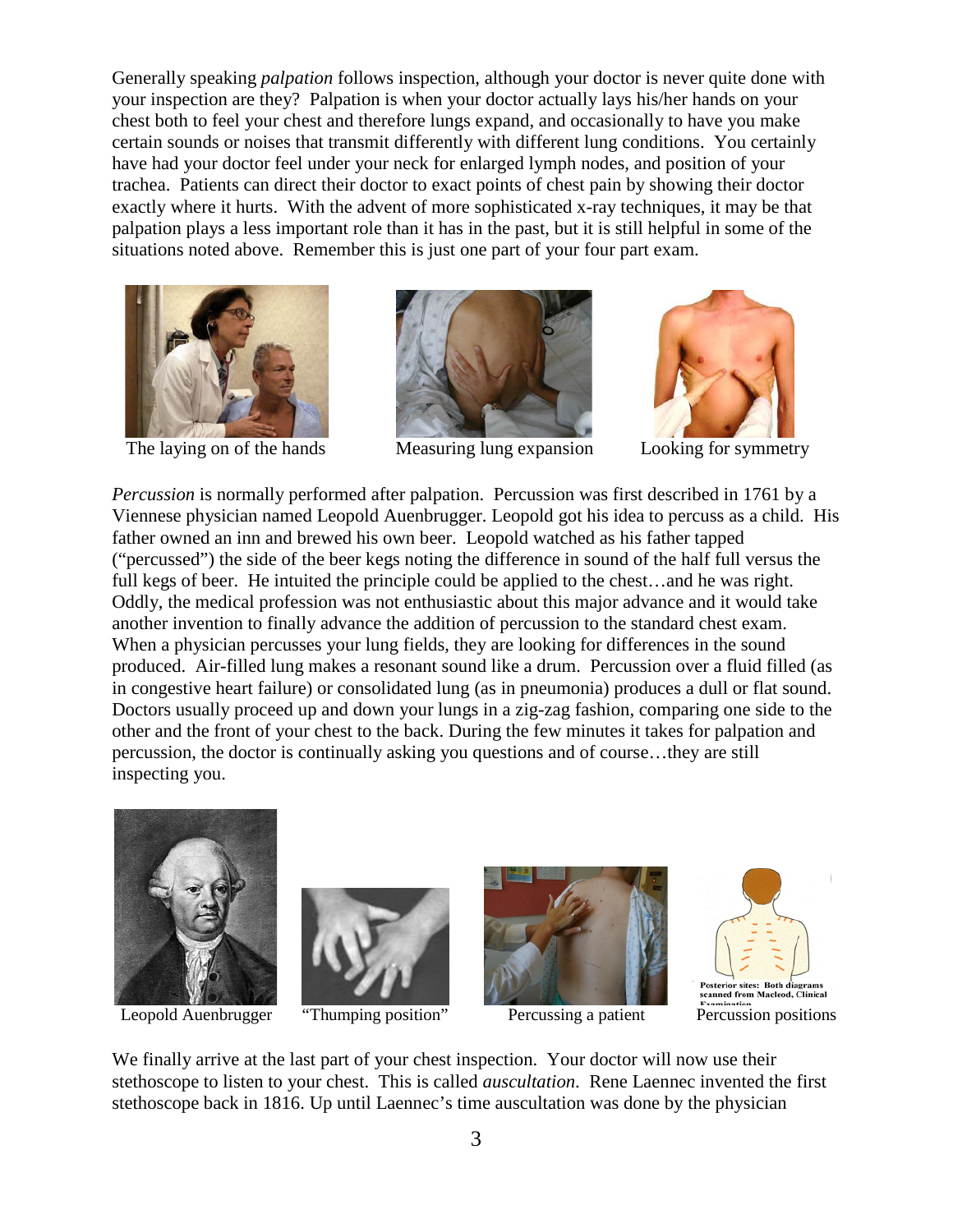simply placing their ear on their patient's chest. This involved a number of variables in terms of actual patient contact, and quite rightly modesty and impropriety with female patients. Certainly there were few if any woman physicians back at the beginning of the 1800's for a female patient to see. On one occasion Laennec was asked to see a very "stout" female patient complaining of severe chest pain. In one of those Eureka moments, Laennec rolled up a sheath of papers tightly into a tube and tied it with a string. He simply placed one end on the patient's chest and the other end to his ear. He was shocked and amazed at what he heard. He later wrote, "I was both surprised and gratified at being able to hear the beating of the heart with much greater clarity and distinctness than I had ever done by direct application of my ear."

Laennec goes on to improve on his early design, and in effect invents the modern day stethoscope. The word stethoscope is from the Greek "stethos" or chest, and "scope" to view. As a long time respiratory therapist I have always wondered why it isn't called a "sthethophone" since we really listen through it, not actually look through it. The metaphor however is a good one and I am sure will endure for as long as we continue to auscultate our patients. The modern stethoscope with tubing used for each ear was invented in 1852, and has survived with the usual upgrades until this very day.









Listening by ear Laennec's first stethoscope Laennec using his invention Modern stethoscope

Much like percussion before it, auscultation of the chest produces different sounds (actually frequencies) that vary in different disease states. Auscultation is a very useful tool for physicians as it can not only be used to detect disease, but also the progression, and hopefully the resolution of the problem. Again the physician listens to your chest both front and back. They compare left to right side and upper lobes to lower lobes as well. This may be the only time your physician stops asking you questions. The only instructions are normally something like…"take in a few deep breaths for me…" I personally listen very, very closely to my patients. Many times I close my eyes as if I can squeeze out an answer while I am listening. Besides, no doctor, respiratory therapist, or nurse wants to miss an important clinical sign.

So it has taken me several hours and over 1300 words to get though the BRIEFEST description of a **chest physical exam** that I could. And the average length of time you will be face to face with your physician is 9-13 minutes. This was determined in a 2012 survey of over 24,000 physicians in all areas of medicine. Let's just round it off to 10 minutes. Ten minutes to get all four parts of the chest physical completed, ask all the questions that they need to ask, and answer as many of yours as can reasonably be answered in ten minutes! The demands of a modern medical practice are simply overwhelming. The same study showed only one in two physicians would go into medicine again as a career and only one in two of them would go into their same specialty. Physicians continue to practice "defensive medicine." Medical malpractice insurance rates for many specialties have gone up exponentially over the years. (The first documented case of medical malpractice in the United States was heard back in 1794.) It is estimated that 10% of all physicians will be involved in a malpractice suit at some point in their career.